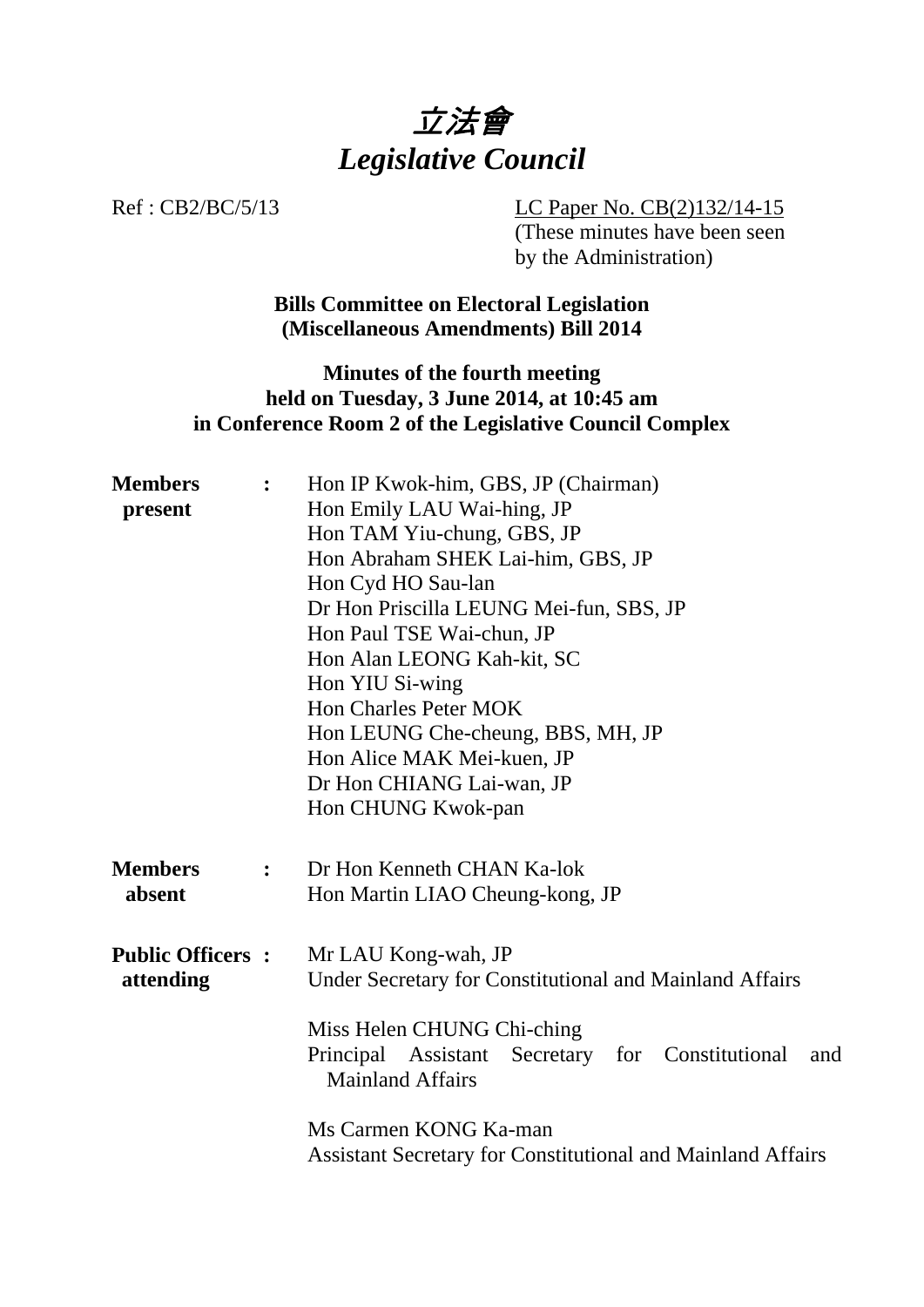|                               | Mr Henry KEUNG Pit-kai<br><b>Assistant Secretary for Constitutional and Mainland Affairs</b>                   |
|-------------------------------|----------------------------------------------------------------------------------------------------------------|
|                               | Mr LI Pak-hong<br><b>Chief Electoral Officer</b><br><b>Registration and Electoral Office</b>                   |
|                               | Mr SHUM Nam-lung<br>Deputy Chief Electoral Officer (Operations)<br><b>Registration and Electoral Office</b>    |
|                               | Mr Gilbert MO Sik-keung<br>Deputy Law Draftsman (Bilingual Drafting & Administration)<br>Department of Justice |
|                               | Mr Henry CHAN Ngai-him<br><b>Acting Senior Government Counsel</b><br>Department of Justice                     |
|                               | Mr MA Kit-chi<br>Principal Liaison Officer<br>Home Affairs Department                                          |
|                               | Ms Carmen KAN Sau-fun<br><b>Senior Liaison Officer</b><br>Home Affairs Department                              |
| <b>Clerk</b> in<br>attendance | Ms Joanne MAK<br>Chief Council Secretary (2) 3                                                                 |
| <b>Staff</b> in<br>attendance | Mr Kelvin LEE<br><b>Assistant Legal Adviser 1</b>                                                              |
|                               | Miss Cindy HO<br>Senior Council Secretary (2) 3                                                                |
|                               | Mrs Fonny TSANG<br>Legislative Assistant (2) 3                                                                 |
|                               |                                                                                                                |

 $- 2 - 1$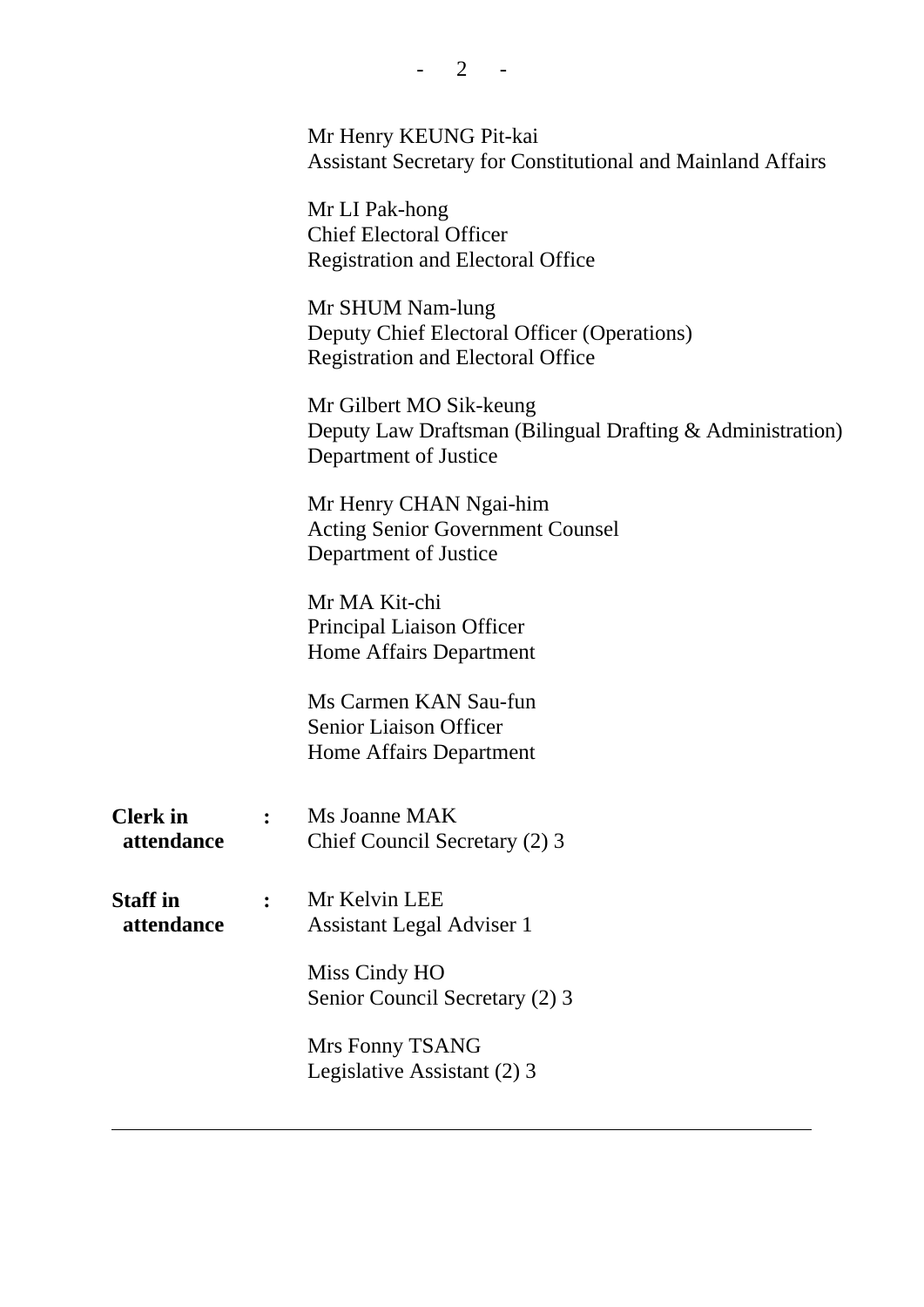Action

#### **I. Meeting with the Administration**

[LC Paper Nos. CB(3)547/13-14, CB(2)1508/13-14(01), CB(2)1658/13-14(02) and CMAB C1/30/5/4]

 The Bills Committee deliberated (index of proceedings attached at **Annex**).

#### Follow-up actions required of the Administration

- **Admin** 2. The Bills Committee requested the Administration to provide written response to the following issues raised by members and the legal adviser to the Bills Committee -
	- (a) the proposed new section  $9(1)(ab)$  of the Electoral Affairs Commission ("EAC") (Registration of Electors) (Legislative Council Geographical Constituencies) (District Council Constituencies) Regulation (Cap. 541A) did not seem to fully reflect the general principle adopted by the Registration and Electoral Office in handling request for voter de-registration from an elector;
	- (b) a member's enquiry about the legal basis for EAC to determine the boundaries of District Council constituencies under the existing statute; and
	- (c) members' request for the number of complaints received in recent years regarding voter registration offences under section 22(1) and (2) of Cap. 541A and section  $42(1)$  and (2) of the EAC (Registration) (Electors for Legislative Council Functional Constituencies) (Voters for Election Committee Subsectors) (Members of Election Committee) Regulation (Cap. 541B) which could not be followed up by the law enforcement agency due to the six-month prosecution time bar.

*(Post-meeting note: The Administration's written response and reply letter to the legal adviser to Bills Committee were issued on 11 June 2014 vide LC Paper Nos. CB(2)1769/13-14(01) to (02).)* 

3. The Bills Committee completed the clause-by-clause examination of the Bill. The Bills Committee would consider the draft Committee stage amendments to be proposed by the Administration at the next meeting scheduled for 9 June 2014 at 4:30 pm.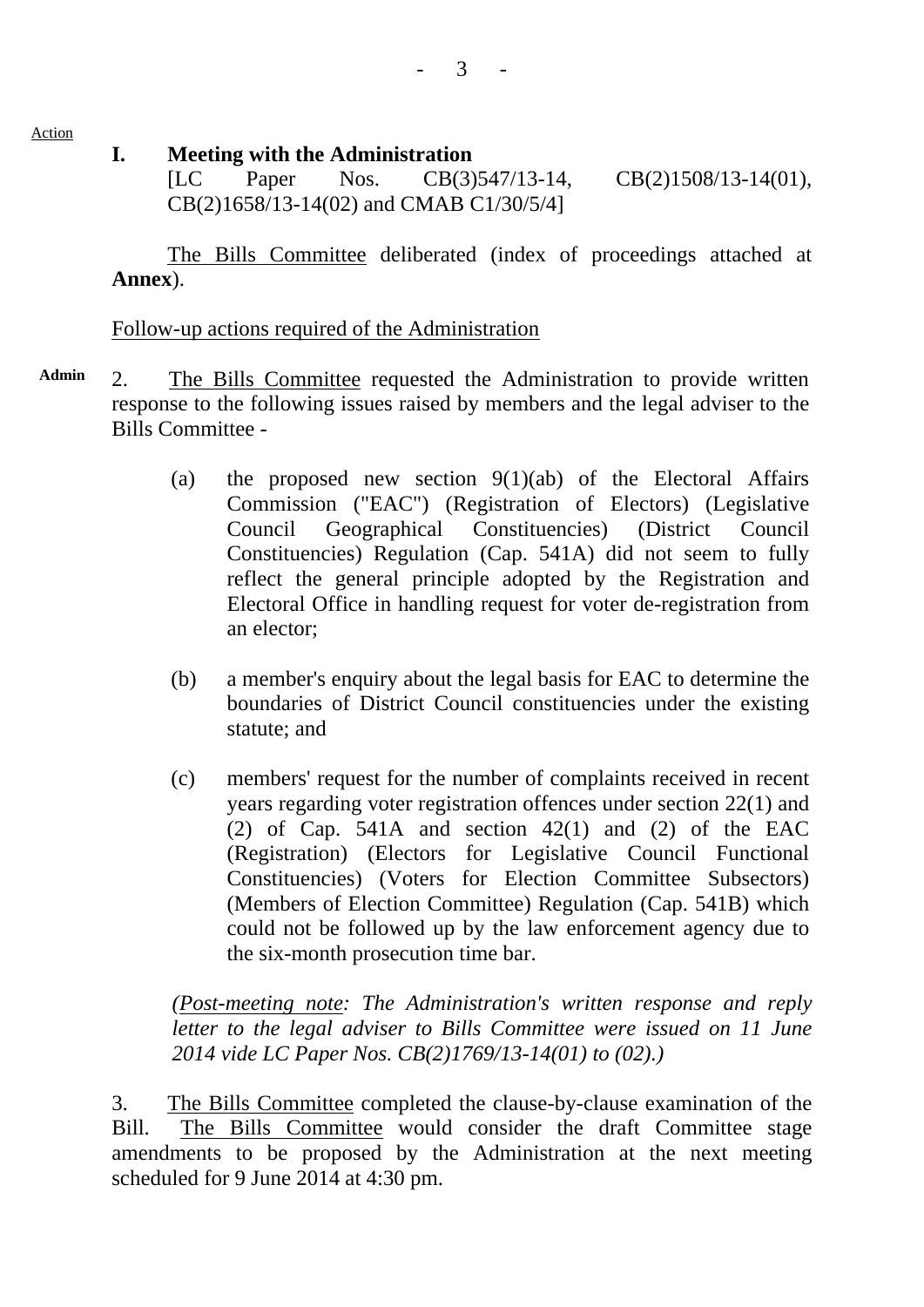*(Post-meeting note: On the instruction of the Chairman, the next meeting was rescheduled for 12 June 2014 at 8:30 am.)*

# **II. Any other business**

4. There being no other business, the meeting ended at 12:55 pm.

Council Business Division 2 Legislative Council Secretariat 21 October 2014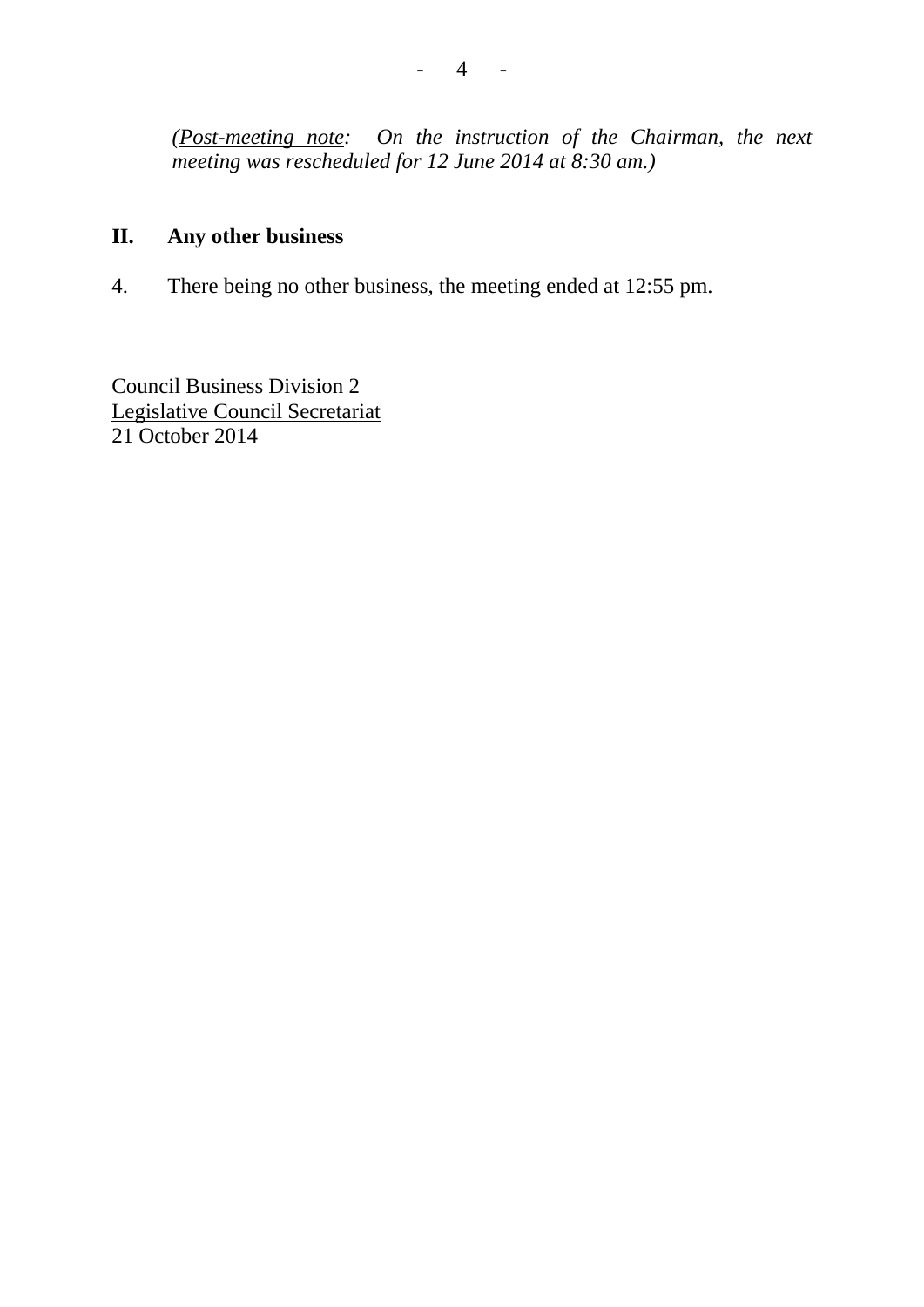## **Proceedings of the fourth meeting of the Bills Committee on Electoral Legislation (Miscellaneous Amendments) Bill 2014 on Tuesday, 3 June 2014, at 10:45 am in Conference Room 2 of the Legislative Council Complex**

| <b>Time Marker</b> | Speaker(s)                                                              | Subject(s)                                                                                                                                                                                                                                                                                                                                                                                                                                                                                                                                                                                                                                                                                                                                                                                                                                           | <b>Action</b><br>required |
|--------------------|-------------------------------------------------------------------------|------------------------------------------------------------------------------------------------------------------------------------------------------------------------------------------------------------------------------------------------------------------------------------------------------------------------------------------------------------------------------------------------------------------------------------------------------------------------------------------------------------------------------------------------------------------------------------------------------------------------------------------------------------------------------------------------------------------------------------------------------------------------------------------------------------------------------------------------------|---------------------------|
| 000914 - 003522    | Chairman<br>Administration                                              | Opening remarks<br>Continuation of clause-by-clause examination of<br>the Bill<br><u>Part 2 of the Bill (Cont'd)</u><br>Amendments relating to effect of inclement<br>weather on date and period<br>Clause 5<br>The Administration advised that it would propose<br>Committee stage amendments ("CSAs") to the<br>proposed new section 2A(4) of the Electoral<br><b>Affairs</b><br>Commission<br>("EAC")<br>(Electoral<br>Procedure) (Legislative Council) Regulation (Cap.<br>541D) to make clear the exact specific provisions,<br>that was, the existing provisions in postponing or<br>adjourning an election, a poll or a count, that the<br>proposed general inclement weather provisions<br>would be subject to. CSAs would also be made<br>to similar provisions in Part 2 of the Bill as<br>concerns other pieces of electoral legislation. |                           |
| 003523 - 004634    | Chairman<br>Administration<br><b>Assistant Legal Adviser</b><br>("ALA") | Part 3 of the Bill<br>Amendments relating to inclusion of electors or<br>voters who requested de-registration<br>in<br>omissions list ("OL")<br>Clause 31<br>In response to ALA's enquiry, the Administration<br>explained that -<br>(a) if a person who was not a registered elector in<br>the existing final register ("FR") made a<br>request to withdraw his or her application for<br>("VR")<br>registration<br>before<br>the<br>voter<br>provisional register ("PR") was published, he<br>or she would simply not be included in PR<br>and the next FR.<br>There was no need to<br>include the person in OL since his or her name<br>had not appeared in the existing FR ; and                                                                                                                                                                 |                           |

**Annex**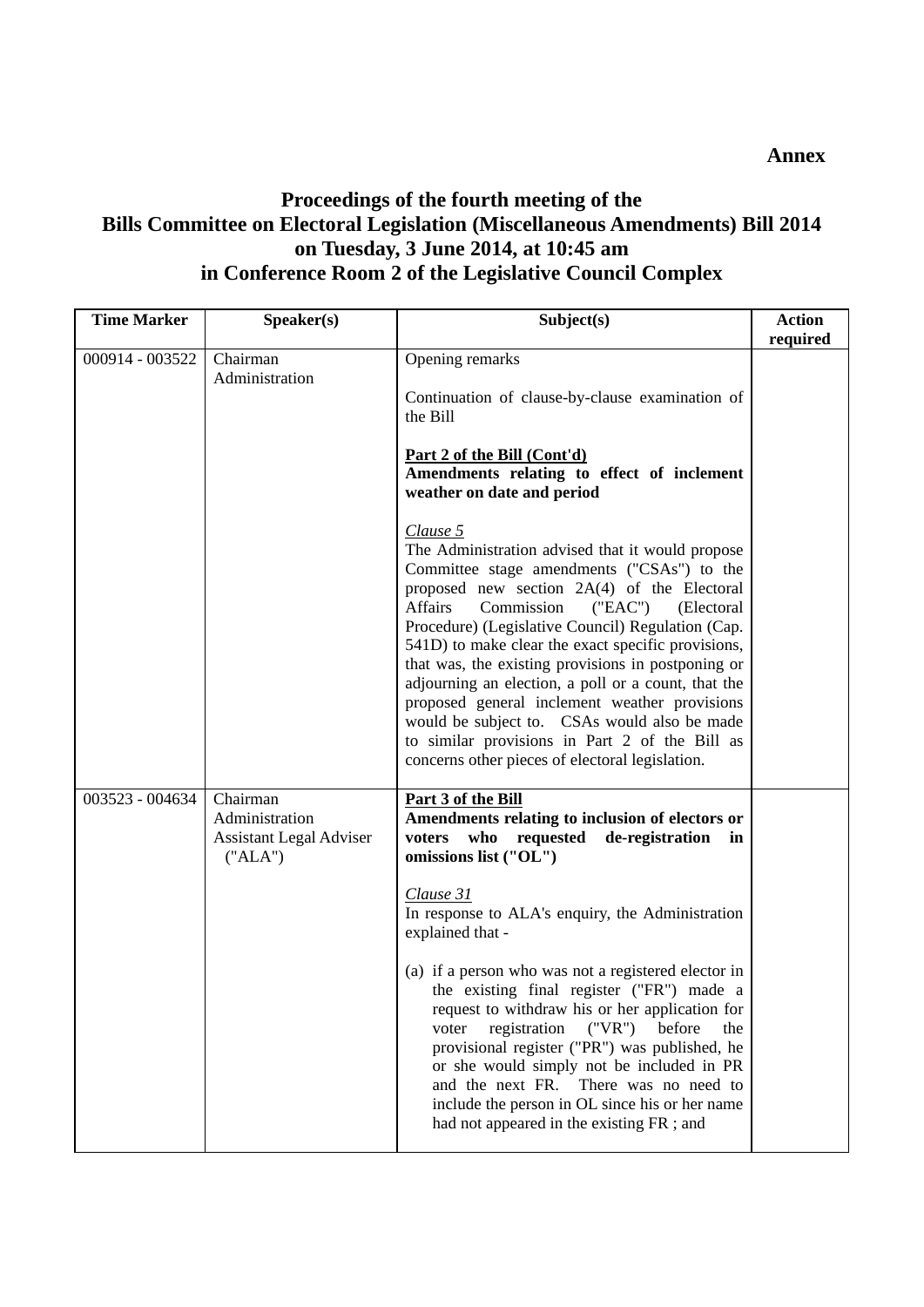| <b>Time Marker</b> | Speaker(s)                                                       | Subject(s)                                                                                                                                                                                                                                                                                                                                                                                                                                                                                                                                                                                                                                                                                                                                                                                                                                                                                                                                                                                                                                                                                                                                                                                                                                                                                                                                                                                                                                                                                                                                                                                                                                                                                                                                                                                                                                                                                                                                                                                                                         | <b>Action</b>                                           |
|--------------------|------------------------------------------------------------------|------------------------------------------------------------------------------------------------------------------------------------------------------------------------------------------------------------------------------------------------------------------------------------------------------------------------------------------------------------------------------------------------------------------------------------------------------------------------------------------------------------------------------------------------------------------------------------------------------------------------------------------------------------------------------------------------------------------------------------------------------------------------------------------------------------------------------------------------------------------------------------------------------------------------------------------------------------------------------------------------------------------------------------------------------------------------------------------------------------------------------------------------------------------------------------------------------------------------------------------------------------------------------------------------------------------------------------------------------------------------------------------------------------------------------------------------------------------------------------------------------------------------------------------------------------------------------------------------------------------------------------------------------------------------------------------------------------------------------------------------------------------------------------------------------------------------------------------------------------------------------------------------------------------------------------------------------------------------------------------------------------------------------------|---------------------------------------------------------|
| 004635 - 005815    | Chairman<br>Mr TAM Yiu-chung<br>Administration<br>Miss Alice MAK | (b) upon receipt of a signed written notice of<br>de-registration from an elector, the Electoral<br>Registration Officer ("ERO") would issue a<br>notice confirming the de-registration by<br>registered post to the elector's registered<br>address in the existing FR to inform him or<br>her that his or her entry would not be included<br>in the next FR. If the registered mail was<br>undelivered, ERO would find out the reason<br>and follow up to seek further clarification<br>from the elector. The general principle was<br>that ERO would include an elector's entry in<br>OL on the basis of his or her request for<br>de-registration if, in ERO's opinion, the<br>elector concerned had been informed of ERO's<br>intention to omit the elector's entry from the<br>next FR.<br>In response to ALA's view that the provisions in<br>the proposed new section $9(1)(ab)$ did not seem to<br>fully reflect the aforementioned general principle<br>adopted by the Registration and Electoral Office<br>("REO"), the Administration agreed to consider<br>whether it was necessary to propose amendments<br>to make clear the above principle.<br>Mr TAM Yiu-chung's enquiry on whether there<br>was any complaint of forged applications for<br>voluntary de-registration and the Administration's<br>response that no such case had been detected so<br>far.<br>Miss Alice MAK enquired how REO would<br>follow up to seek clarification from the elector if<br>the registered mail was undelivered. The<br>Administration explained that apart from sending<br>a registered mail, REO would try to contact the<br>electors concerned by telephone and email (if<br>available) before further processing the requests<br>for de-registration. In case the elector had<br>provided an alternative address in his/her written<br>notice for de-registration, REO would approach<br>the elector to clarify his or her latest address and<br>send the notice by registered post to the alternative<br>address as well. | required<br><b>Admin</b><br>(Paragraph 2<br>of minutes) |
| 005816 - 005943    | Chairman<br>Administration                                       | Part 4 of the Bill<br><b>Amendment</b><br>relating<br>application<br>to<br>for<br>registration<br><b>District</b><br>Council<br>in<br>('D'C')<br>(Second) Functional Constituency                                                                                                                                                                                                                                                                                                                                                                                                                                                                                                                                                                                                                                                                                                                                                                                                                                                                                                                                                                                                                                                                                                                                                                                                                                                                                                                                                                                                                                                                                                                                                                                                                                                                                                                                                                                                                                                  |                                                         |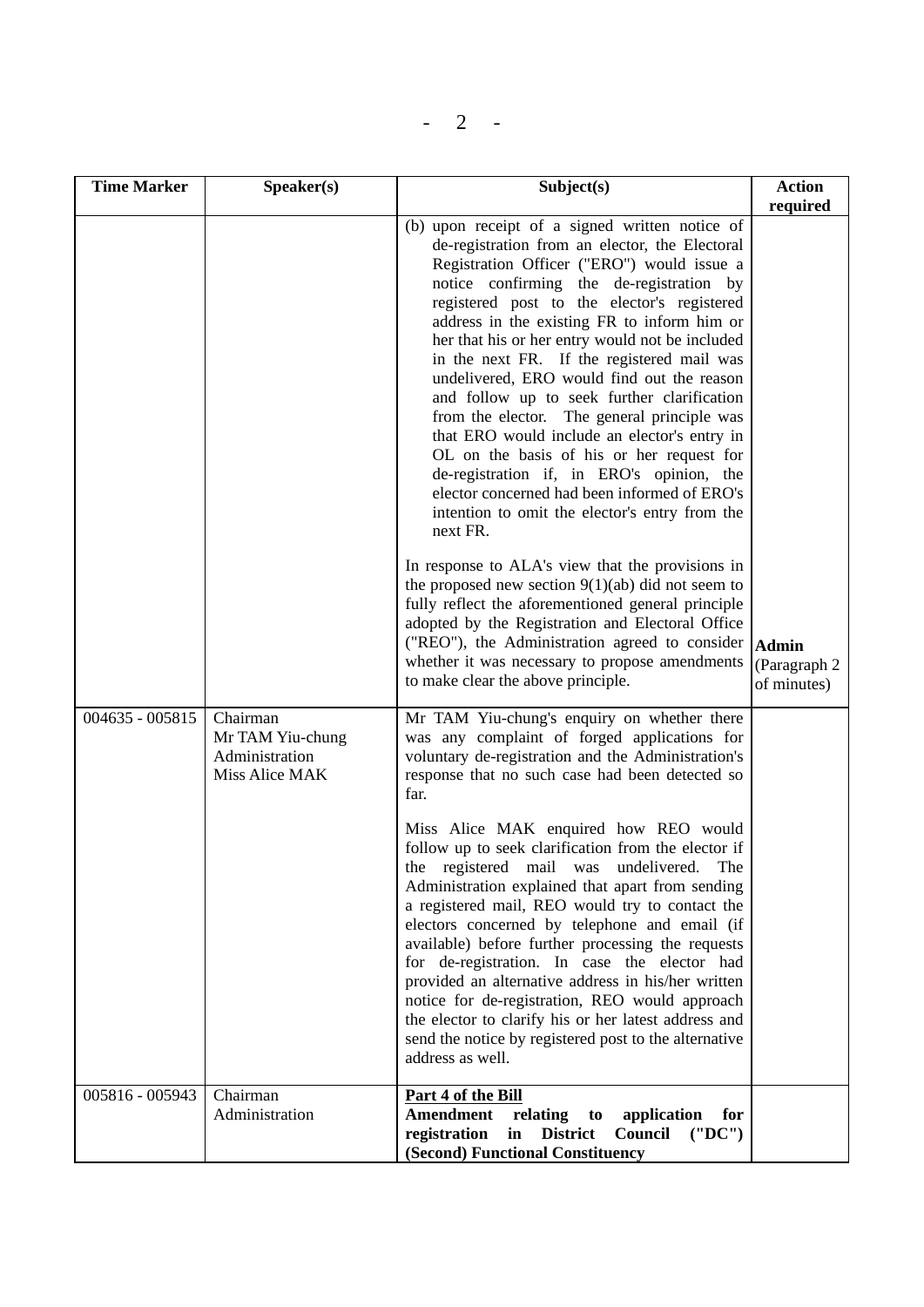$- 3 -$ 

| <b>Time Marker</b> | Speaker(s)                                                     | Subject(s)                                                                                                                                                                                                                                                                                                                                                                                                                                                                                                                                                                                                                                                                                                                                                                                                                                                                                                                                                                                                                                 | <b>Action</b><br>required |
|--------------------|----------------------------------------------------------------|--------------------------------------------------------------------------------------------------------------------------------------------------------------------------------------------------------------------------------------------------------------------------------------------------------------------------------------------------------------------------------------------------------------------------------------------------------------------------------------------------------------------------------------------------------------------------------------------------------------------------------------------------------------------------------------------------------------------------------------------------------------------------------------------------------------------------------------------------------------------------------------------------------------------------------------------------------------------------------------------------------------------------------------------|---------------------------|
| 005944 - 010142    | Chairman<br>Administration                                     | Part 5 of the Bill<br>Amendments relating to notice requirement for<br>appointment of polling agents and counting<br>agents                                                                                                                                                                                                                                                                                                                                                                                                                                                                                                                                                                                                                                                                                                                                                                                                                                                                                                                |                           |
|                    |                                                                | The Administration advised that it appreciated<br>members' emphasis that prudence should be<br>observed in electoral arrangements, and was<br>prepared to maintain the status quo regarding the<br>notices of appointment and revocation of<br>appointment of polling and counting agents.<br>The<br>Administration would<br>introduce<br>CSAs<br>to<br>withdraw the relevant amendments in the Bill,<br>whilst making certain technical amendments to the<br>relevant provisions.                                                                                                                                                                                                                                                                                                                                                                                                                                                                                                                                                         |                           |
| 010143 - 010902    | Chairman<br>Administration                                     | Parts 6 & 7 of the Bill<br>Amendments relating to manner of delivery<br>and requirement for elector issued with two or<br>more ballot papers                                                                                                                                                                                                                                                                                                                                                                                                                                                                                                                                                                                                                                                                                                                                                                                                                                                                                               |                           |
| 010903 - 011932    | Chairman<br>Administration                                     | Parts 8 & 9 of the Bill<br>Amendments relating to counting procedures at<br>main counting stations and election agent's<br>authority to act on behalf of candidate                                                                                                                                                                                                                                                                                                                                                                                                                                                                                                                                                                                                                                                                                                                                                                                                                                                                         |                           |
| 011933 - 013243    | Chairman<br>Administration<br>Ms Cyd HO<br>Mr LEUNG Che-cheung | Part 10 of the Bill<br>Amendments relating to postponement or<br>adjournment of election, polling or counting<br>Regarding the proposed amendment to provide for<br>postponement or adjournment of election, polling<br>or counting owing to an occurrence of public<br>health danger of such severity as to obstruct,<br>disrupt, undermine or seriously affect an election,<br>a poll or a count, in response to Ms Cyd HO's<br>enquiry, the Administration advised that EAC or<br>the Presiding Officer, as the case might be, was<br>vested with the power to declare on such grounds<br>the postponement of election, adjournment of poll<br>or count in respect of a single constituency or<br>adjournment of poll or count at a particular polling<br>station.<br>Ms Cyd HO further requested the Administration<br>to devise detailed procedures to be followed when<br>considering the postponement of an election and<br>adjournment of a poll or a count on the ground of<br>such an occurrence of public health danger.<br>The |                           |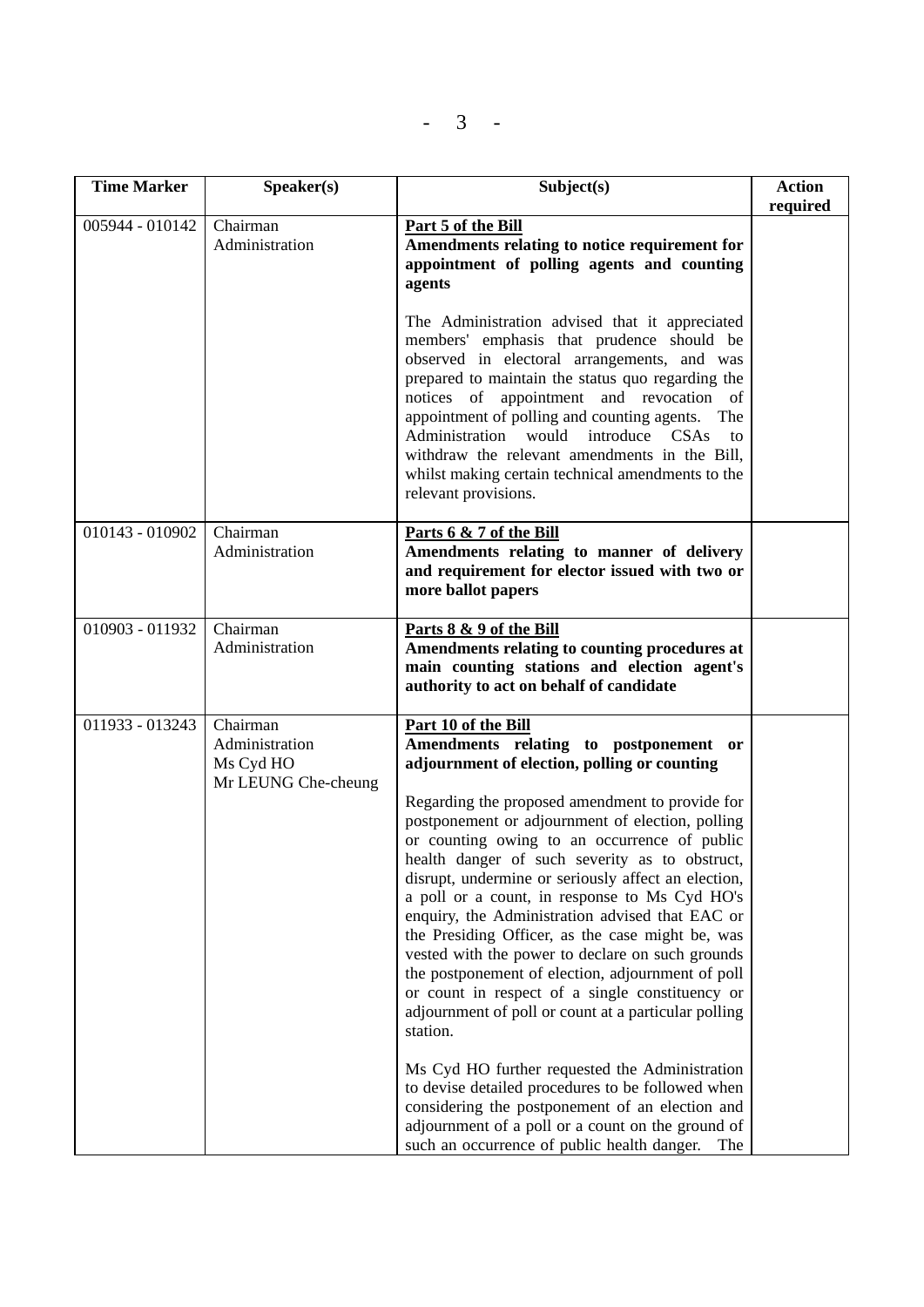$- 4 -$ 

| <b>Time Marker</b> | Speaker(s)                                                               | Subject(s)                                                                                                                                                                                                                                                                                                                                                                                                                                                                                                                                                                                                                                                                                       | <b>Action</b><br>required                   |
|--------------------|--------------------------------------------------------------------------|--------------------------------------------------------------------------------------------------------------------------------------------------------------------------------------------------------------------------------------------------------------------------------------------------------------------------------------------------------------------------------------------------------------------------------------------------------------------------------------------------------------------------------------------------------------------------------------------------------------------------------------------------------------------------------------------------|---------------------------------------------|
|                    |                                                                          | Administration agreed to follow up in working out<br>the practical arrangements for the coming<br>elections and to revert to the relevant Panel.                                                                                                                                                                                                                                                                                                                                                                                                                                                                                                                                                 |                                             |
| 013244 - 013507    | Chairman<br>Administration                                               | Part 11 of the Bill<br>Amendments relating to ordinary business<br>hours                                                                                                                                                                                                                                                                                                                                                                                                                                                                                                                                                                                                                         |                                             |
| 013508 - 013959    | Chairman<br>Mr YIU Si-wing<br>Administration                             | Part 12 of the Bill<br>Amendments relating to notices designating<br>polling stations and counting stations, etc.                                                                                                                                                                                                                                                                                                                                                                                                                                                                                                                                                                                |                                             |
|                    |                                                                          | Mr YIU Si-wing expressed concerns about<br>arrangements to cater for the specific needs of<br>electors with a disability. The Administration<br>explained that if an elector with a disability was<br>assigned to vote at a polling station which was not<br>accessible by the person, he or she could request<br>REO to arrange him or her to vote at an alternative<br>polling station accessible to him/her.                                                                                                                                                                                                                                                                                  |                                             |
| $014000 - 015501$  | Chairman<br>Administration                                               | Part 13 of the Bill<br><b>Technical amendments</b>                                                                                                                                                                                                                                                                                                                                                                                                                                                                                                                                                                                                                                               |                                             |
|                    | Mr Alan LEONG<br><b>ALA</b>                                              | Mr Alan LEONG enquired about the legal basis<br>for EAC to determine the boundaries of DC<br>constituencies under the existing statute.<br>The<br>Administration undertook to provide a written<br>explanation.                                                                                                                                                                                                                                                                                                                                                                                                                                                                                  | <b>Admin</b><br>(Paragraph 2<br>of minutes) |
| 015502 - 015816    | Chairman<br>Administration<br>Mr Alan LEONG                              | Part 14 of the Bill<br>Amendments relating to statutory deadlines of<br>elector or VR                                                                                                                                                                                                                                                                                                                                                                                                                                                                                                                                                                                                            |                                             |
| 015817 - 020740    | Chairman<br>Administration<br>Mr Paul TSE<br>Mr Alan LEONG<br><b>ALA</b> | Part 15 of the Bill<br>Amendments relating to prosecution of certain<br>offences concerning elections<br>Mr Paul TSE's enquiry and the Administration's<br>explanation that at present, as the offences under<br>section $22(1)$ and $(2)$ of Cap 541A and section<br>$42(1)$ and (2) of Cap. 541B were not indictable<br>offences and no time limit was provided for in<br>these regulations, the time bar imposed by section<br>26 of the Magistrates Ordinance (Cap. 227) was<br>applicable<br>offences.<br>to<br>these<br>Therefore,<br>prosecution in relation to these offences needed to<br>be made within six months after the cases<br>concerned arose. The Administration advised that |                                             |